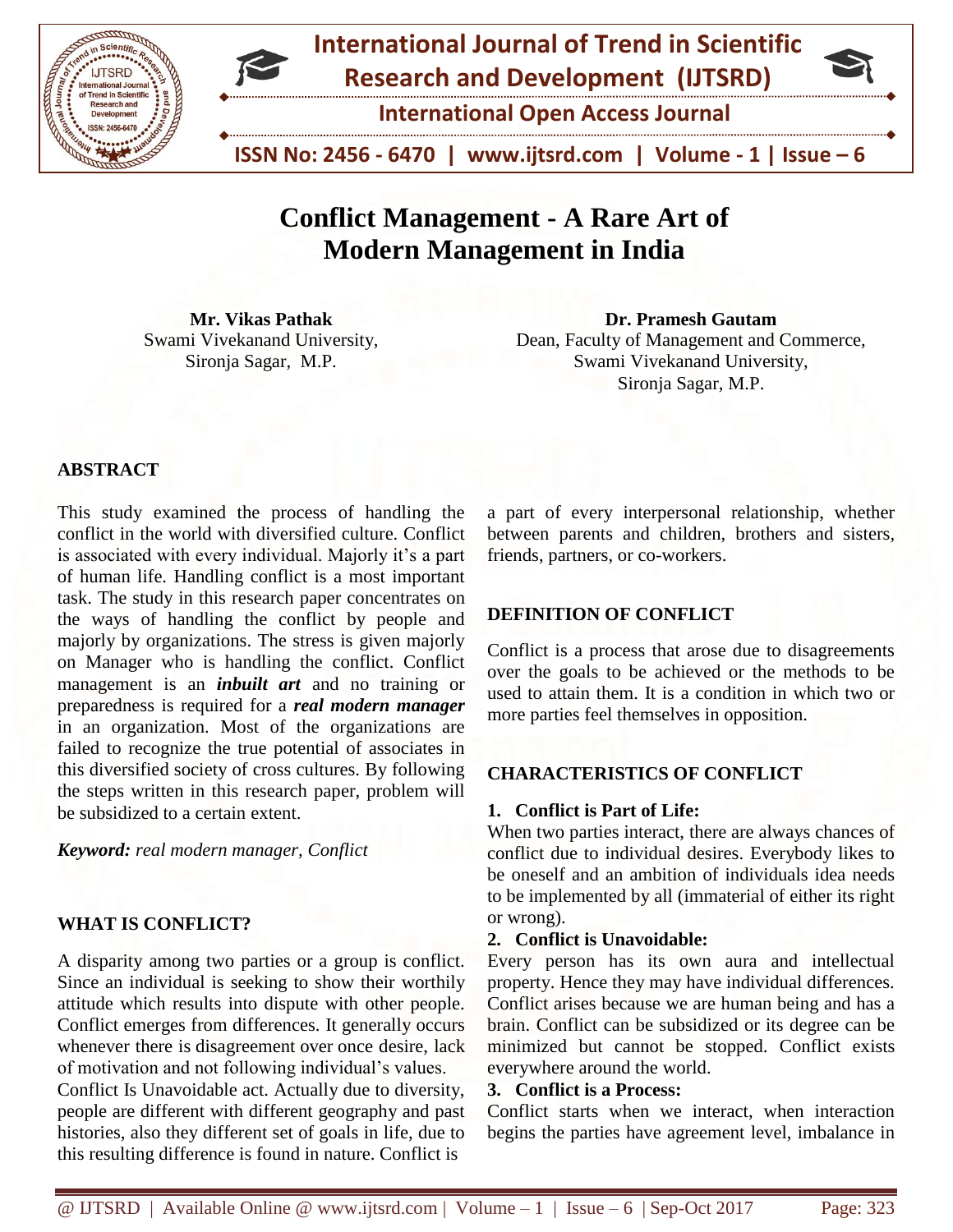their agreement level starts annoyance, annoyance causes conflict. So conflict is an interlinked process.

### **4. Conflict Interdependence:**

As mentioned conflict is a process, so process is always interdependent and linked. Conflict arises when interaction takes place.

# **5. Conflict in masses:**

Conflict occurs in individual, organizations, related groups and between different parties.

### **6. Conflict is multi-dimensional:**

Conflict arrives through multiple channels in accordance with degree of seriousness and capacity.

# **TYPES OF CONFLICT**

### **1. Interpersonal Conflict:**

Interpersonal conflict arises due to disagreement between two people/parties in an organization. People think of their prestige will be diminished and self image will be lost .Every individual has it's own intellectual property and aura and conflict is caused due to differences in personality and different set of temperaments among two or more individuals.

Result of such conflicts is spoil of relationship. For example, you have decided to study more today as you have a dream to become IAS officer, but your partner want to enjoy party and watch a movie, then attainment of two goals at a same time is not possible then interpersonal conflict starts taking place.

# **Handling Inter-Personal Conflicts? -The Managerial Action:**

Actually speaking No manager can stop a conflict as conflict arise always whenever there is people interaction. Interpersonal conflict can be subsidized. A good manager would be better to ask the associates to describe the will one party wants to execute with the other. It would be better to have no direct superior of the party is involved. Also in high conflict situations it's always advisable not to meet separately with people of either party.

To minimize conflict a good manager should take following steps:

A. **Arranging Regular Meetings:** The managers arrange management meetings to inform employees about new initiatives of the organization and the progress of current projects.

- B. **Process based working:** In day to day official work the process should be developed keeping in mind the inputs received from employees. Such process should be distributed to all concerned teams. Proper training of concerned employees needs to be trained in those processes.
- C. **Regular Review of Job roles:** Any change in process should be in line with the Job role and person. This process is regularly reviewed. A good manager must provide timely suggestions for the assigned roles.
- D. **Training:** Manager needs to be provided training in interpersonal communication, conflict management, and delegation of authority. It is one of the essential factors handling interpersonal conflict.
- E. **Suggestion Box Placement:** In office premises there should be a mechanism where person can put in suggestions without names written over the suggestion idea.
- F. **Building Relationship with Subordinate staff:**  Gatherings, celebrations, good working atmosphere and meeting associates at regular intervals also taking with them about their achievements and help on the problems they faced during the work.
- G. **Status Reporting:** An associate must provide status reports to the manager and manager to his immediate superior so as to maintain pre-analysis of conflict prior any delay.
- H. **Awards and Recognition:** A manager must get progress report about his subordinates regularly, indicating achievements, current needs and future scenario. Associates must be awarded by on the spot award or other appreciation mechanisms.

# **2. Intrapersonal conflict:**

This conflict lies in person himself, intrapersonal conflict is also named as intrapsychic conflict. This conflict is develop out of your own ideas, thoughts, emotions and own values. Intrapersonal conflict occurs within you, when you internally argue with yourself about something or asking "you should have and should not have done something?". Definition wise it's a conflict which occurs in the psychological dynamics of the individual's own mind.

# **3. Intergroup Conflict:**

When one group disagrees with another group then intergroup conflict occurs. A major cause for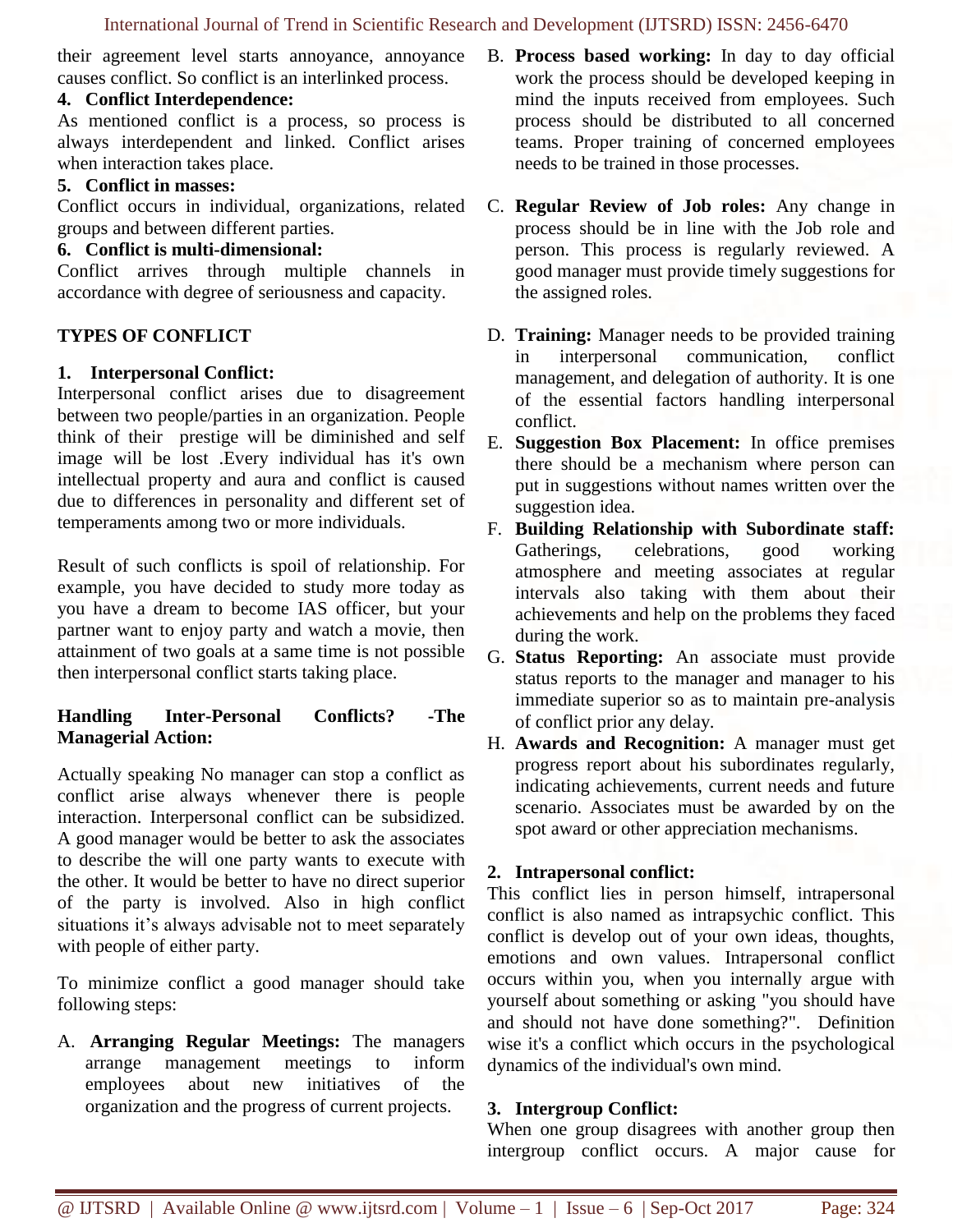intergroup conflicts is competition for scarce resources. Majorly arise within groups due to difference in viewpoint or thinking towards achieving self goals. Mostly found in organizations with different set of departments, generally it is well known departments fights among themselves to prove failure is not caused due to mistake done by their department.

#### **4. Intragroup Conflict:**

Diversifiedness among the individuals leads to an intragroup conflict. This type of conflict happens among individuals within teams. Arose due to interpersonal disagreements or due to behavior of individual. In case degree of conflict disrupts harmony among the members in the team, then some critical advice from a different group is required for the same to be settled.

#### **EFFECTS OF CONFLICT**

Conflict Have Negative and Positive Effects

#### **Negative Effects:**

Conflict causes increased negative feelings in human being. Negative thoughts in person will lead due to conflict in day to day confusion. Conflict depletes energy of the person, when unproductive conflict strategies are used. Conflict results into fighting and causing hurt to the person. Due to negativity there are chances of loosening of bond in relationship. All this leads to never ending conflict, mutual hurt resulting into failure of relationship. Negative outcomes include inefficiency, low productivity and performance, grievances, attrition, higher absenteeism, competition, disputes, strained relationships, low morale, mistrust, low motivation and less job satisfaction and reduced coordination and cohesiveness.

#### **Positive Effects:**

After finding out a workable solution Conflict often prevents hostilities and resentments from spoiling.

If productive conflict strategies are followed, then relationship is likely to become stronger, healthier, and richer than it was before.

Positive effect causes learning with innovation, selfawareness and creativity in individuals. A good project manager in an organization already ahead of time for any conflict arising situation.

In case of conflict, parties have to convert the destructive conflict into a constructive cooperation and collaboration for the better mankind. In an organization if project manager behaves in a positive manner then more positive and beneficial result comes out from the process of negotiation.

### **MASLOW'S THEORY OF SELF ACTUALIZATION**

Before honoring managers position to an individual in an organization, senior Management must ensure individual has a basic idea of Maslow's theory of selfactualization, as if he is not aware, he will always try to imbalance its stages. A *real modern manager* will always provide growth opportunities to other individuals and support in moving other individual to the next stage of hierarchy. There will always be an imbalance if fitment of Manager is not perfect and it happens generally in many cases.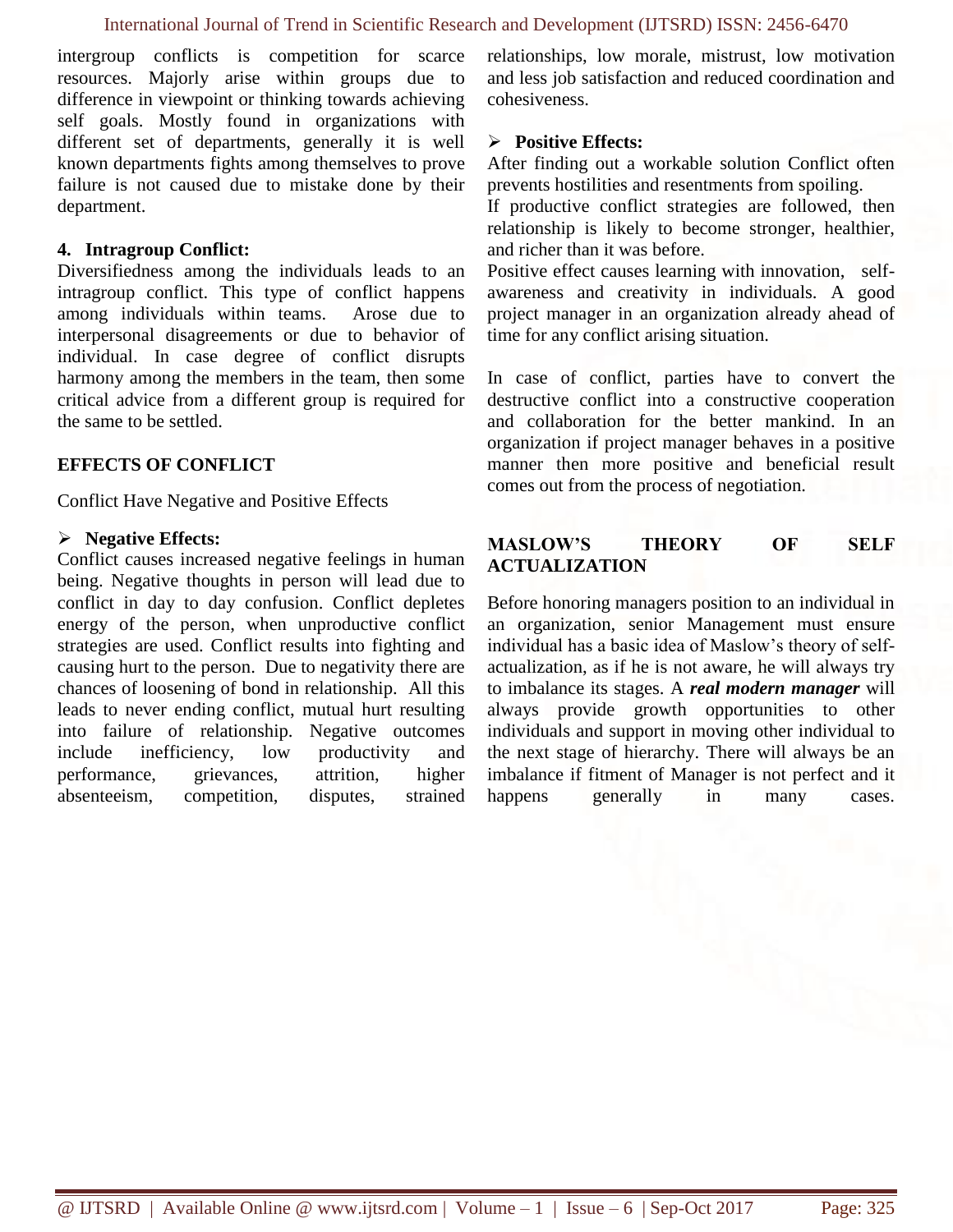

# **Fig: Maslow's Hierarchy of Needs**

# **DEFINITION AND MEANING**

Abraham Maslow innovated the theory of self actualization. Maslow identified five sets of human needs. The five sets of need are arranged in a hierarchy of their importance to individuals.

Maslow's hierarchy of needs includes the following:

#### **1. Physiological Need:**

The Basic need of human being is physiological need. Food clothing and shelter come under it. This needs lie at the lowest level of hierarchy. According to Maslow, this need is to be satisfied first and then the other needs.

#### **2. Safety and Security Need:**

The second need come under the hierarchy of needs. People need: Safety of life and property· Security of job, income and investment. In India most of the life passes achieving this need.

#### **3. Social Needs:**

A person would never prefer to live in isolation from the rest of the society or group. Human beings also feel the need to belong to a group or community. Human prefer to be loved and cared by the others  $- i$ . e. their family members, friends, work mates, roommates, organizations and others.

#### **4. Esteem Needs:**

It is a behavioral need. People always feel that others should respect them. People like others should praise and give recognition to an individual and praise his qualities. Everyone like other others should have good opinion about him in society and among the people. It is the Ego needs.

#### **5. Self actualization needs:**

It is the hierarchy of needs. Through self actualization needs, a person feels the need to realize one's potential to the highest possible level. Very few people have such needs. This need is such a need different from common people need induce such a thing which others have not done.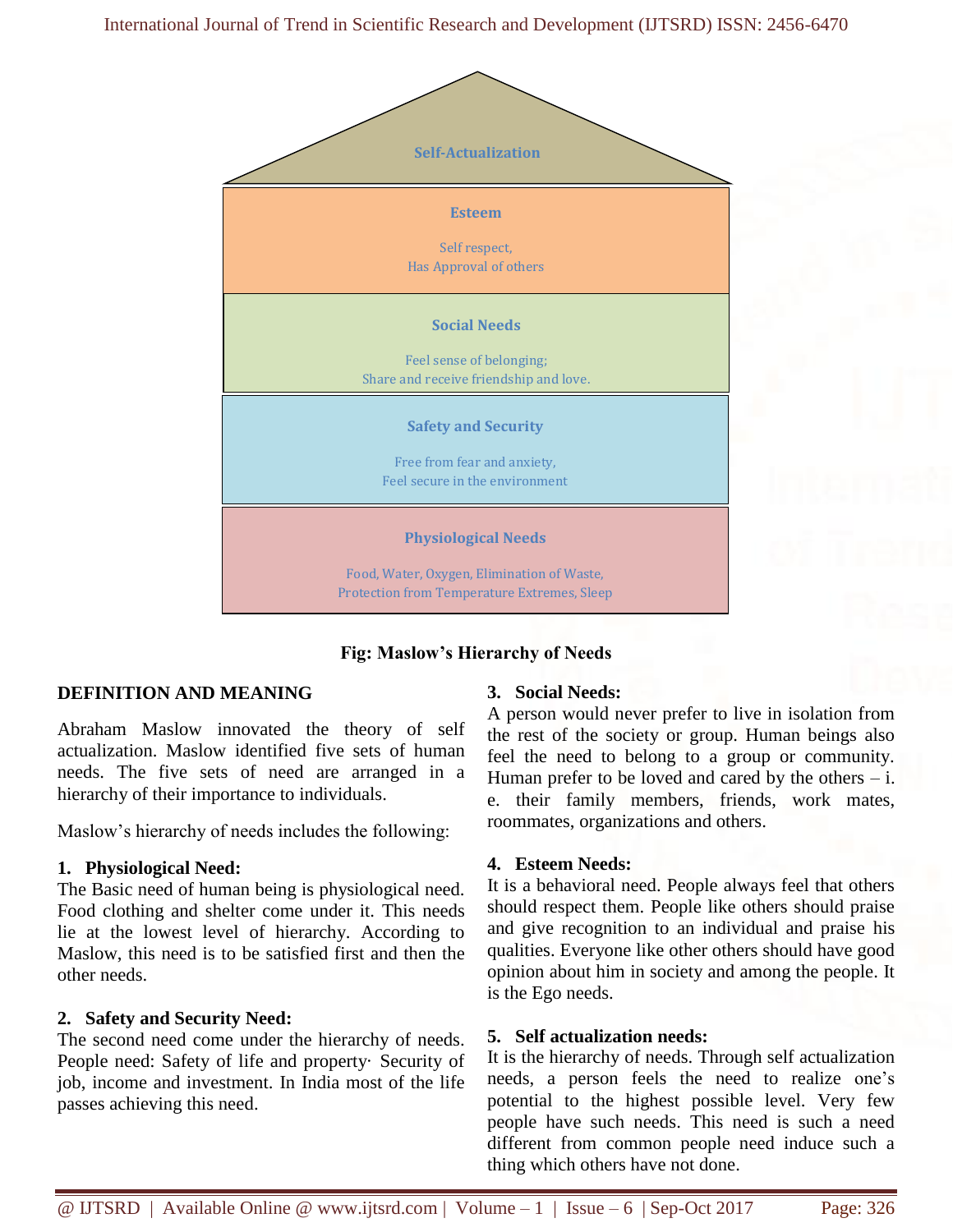#### **Salient features of Self –actualization theory:-**

Human needs are arranged into a hierarchy. There are some needs at the lower level, and there are some other needs at the higher level of hierarchy. Lower level needs must be satisfied either wholly or partly before higher level needs emerge. In other words, a higher level need does not become active, if lower level need remain unfulfilled.

A higher level need arises before a lower level need is completely satisfied. Thus, safety needs would emerge before the physiological needs completely satisfied, and so on.

### **Criticism of Maslow's Theory of Selfactualization:-**

1. When need is not satisfied, it becomes a motive. In Developed nations in which physiological needs like hunger and thirst are easily satisfied, physiological motives would not have much strength.

2. Human history is full of examples of people who prefer to starve rather than be humiliated. People who have satisfied their "lower" needs do not always seek "higher" ones. Maslow himself had pointed out that even if all the other needs are satisfied, people do not automatically become self-actualizers. Some people aim to satisfy "higher" needs even at the cost of "lower" needs.

# **ANALYZING THE CONFLICTS**

This is a designated work of Project Manager and every industry should include trained and efficient project manager for any conflict handling situation. Conflict analysis should be done with self-observation and estimating the costs of conflict.

In case of multiple conflicts in any situation there is a need of its Prioritization. The conflict which is hotter should be handled first. Analysis involves brainstorming to find the present and future conflicts, prioritize conflicts with weather it is urgent or not, identify the important conflicts and also identify the stakeholders related to the conflicts.

The project managers have to listen very carefully to the subordinates and their attitude, communication and negotiation are keys to conflict management practices. Identification of conflict, generation of conflict cases, judgment execution, results analysis, cognitive feedback and negotiation between conflicting parties are the works of project manager.

#### **CONFLICT MANAGEMENT**

Conflict management is an art. It is inbuilt quality of a manager, it is the practice of being able to identify and handle conflicts efficiently and lawfully. Conflict management is a technique which is designed to reduce the negative effects of conflict and accelerate positive thoughts between parties. Conflict management involves acquiring skills related to conflict resolution, conflict communication skills, and establishing a structure for management of conflict in day to day operations.

#### **Role of Project Manager:**

Generally project managers prefer negotiation to find the best alternative solution in any conflict situation, choosing the best conflict resolution technique is the most fundamental skill of a project manager:

#### **Approaches to Handling Conflict:**

#### 1. **Participation**:

- $\triangleright$  Working together towards a solution that fully satisfies the concerns of all involved.
- $\triangleright$  Root Cause analysis of issue to identify and address the underlying concerns of involved individuals.
- $\triangleright$  Assertive and cooperative
- $\triangleright$  The opposite of avoiding

# 2. **Coordinating**:

- $\triangleright$  To Find out a mutually acceptable solution that partially satisfies both the parties
- Addresses an issue more directly than avoiding, but does not explore it in as much depth as collaborating
- $\triangleright$  Intermediate approach; i.e. between competing and accommodating

#### 3. **Contest**:

- $\triangleright$  By utilizing power to win position e.g., rank, position
- $\triangleright$  Standing up for the individual rights
- $\triangleright$  Assertive and uncooperative

#### 4. **Considerate**:

- $\triangleright$  In order to satisfy the concerns of other party neglecting your own concerns
- $\triangleright$  Selfless generosity, obeying an order when you would prefer not to do the same, listening to other's point.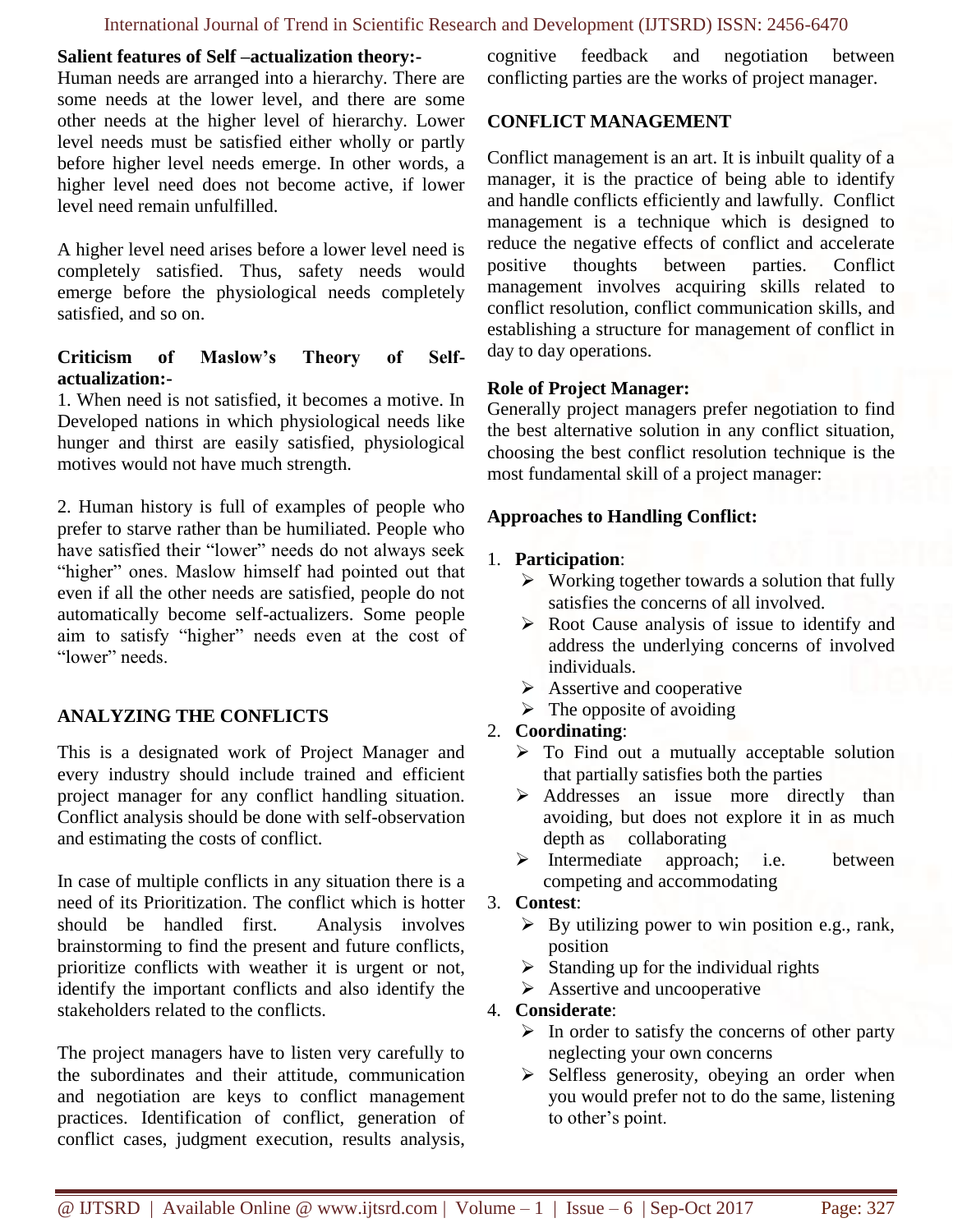#### 5. **Avoiding**:

- $\triangleright$  Not addressing the conflict situation and dull behavior
- $\triangleright$  Postponing the resolution of a conflict, or withdrawing from a threatening situation
- $\triangleright$  Uncooperative and unassertive approach.
- $\triangleright$  Pursuing neither your own concerns nor the opponent

### **CONFLICT MANAGEMENT MECHANISM**

The result of conflict may arise as positive or negative based on its handling approach. There are four conflict resolution mechanism generally used everywhere:

- A. Avoiding keep away from any dispute and act like a descent citizen of nation.
- B. Smoothing Regularizing the impact of conflict by self designed techniques and self behavioral control is done.
- C. Forcing Physical or mental withdrawal from the conflict. Accommodating the other party's interests. Using power tactics to achieve a win.
- D. Confronting Facing the conflict directly, and working it through to a mutually satisfactory resolution.

#### **Leader vs. Manager:**

Generally now a day's organizations use the designation of leader in place of Manager. In modern management perspective a leader is next level of a manager. Organizations are not capable enough of identifying an individual is a Manager or a Leader. There are more managers but rare leaders (*real modern manager*). In current scenario every organization calls its managers as leaders, and this is a huge gap.



The approach can be grouped into three basic conflict management mechanisms:

# **1. Win/Lose Strategy:**

This strategy may not allow maintaining good human relations because this approach eliminates the conflict by having one individual win over another. In other words, an individual achieves his goals utilizing others resources.

### **2. Lose/Lose Strategy:**

This view eliminates the conflict by having both parties will lose something. Due to negative results faced by both the individuals, this technique eliminates conflicts. It can be apply in three basic ways:

- $\triangleright$  Compromise: In it both the parties are asked to compromise. In such a situation third party is involved to take decision on how to resolve the conflict. This view often gives result in problem solving solution.
- > Arbitration: An individual must have habit of negotiation to a particular issue, rigidness in behavior causes conflict and result into ambiguity always.
- $\triangleright$  Rules and Regulations: Following general rules and regulations can also resolve a conflict which may lead to lose/lose situation.

# **3. Win/Win Strategy:**

The aim of technique to resolve problem without blaming on others. The following issues are involved in this approach:

- $\triangleright$  Create an atmosphere of the trust among all involved.
- $\triangleright$  The problem should be solved on merit and not through personal or political influence.
- $\triangleright$  Listen to everybody's points of view.

This technique gives us appropriate solution that all parties accept it and, hence improves good human relations.

# **IMPLEMENTING THE SOLUTION TO CONFLICT**

Whenever conflict arises it gives birth to creative ideas, creation of new procedures, policies, services and products. Implementation of solution for conflict is a tedious task and it involves a budget or money to provide the solution. The conflicts and its different modes of conflict resolution in projects effect individual, teams, projects and various organizational outcomes. It even impacts the economy of the nation as it involves large huge programs to run and execute. The project manager using techniques such as communication, heterogeneity and competition can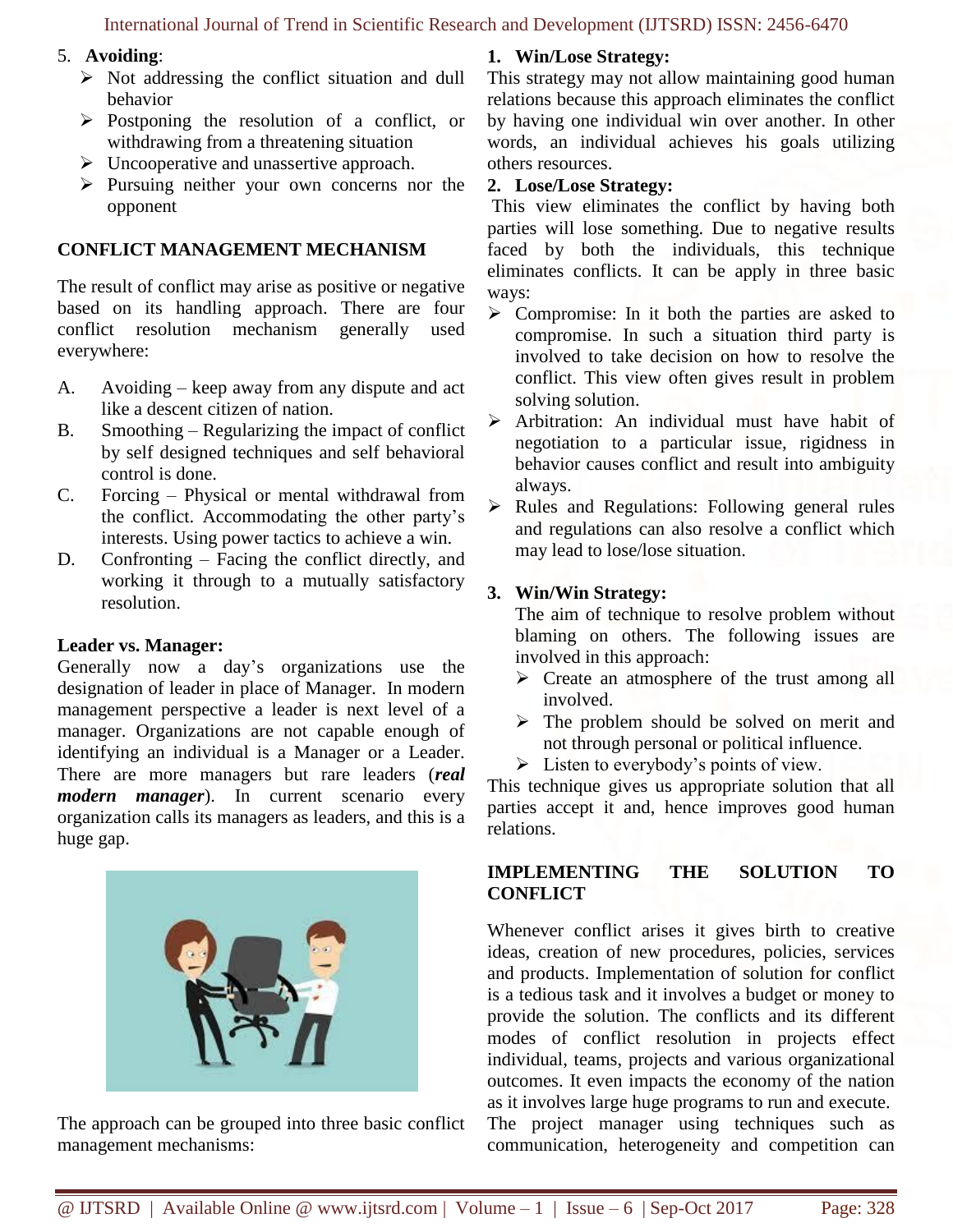avoid conflicts to the opposing party to reach constructive situation. It is best practice to have a conflict management plan. The strategies must be formed to handle the conflicts and finally to decide whether:

- $\triangleright$  To prevent,
- $\triangleright$  To resolve
- $\triangleright$  To prioritize
- $\triangleright$  To act.

Large team size, functional diversity and team tenure diversity promotes constructive conflicts in projects. The implementation of solution to conflict leads to change management in the organization.

There should also be a provision of capacity building, training and different measures to handle with conflicts.

#### **A Four-Step Conflict Resolution**

#### **Step 1:** States concerns or issues

Each party should state concerns or issues one at a time uninterruptedly and the other party is requested to only listen. The listening party should prepare notes for their doubts. As a mediator, decorum is maintained and only one person speaks at a time and that each party has the opportunity to express concerns without interruption.

#### **Step 2:** Acknowledge stated concerns or issues

The acknowledgement does not necessarily imply agreement; it simply acknowledges that the concern or complaint exists. Parties may not agree with alleged concerns, but what's important is that one party believed it happened and caused harm. In this way conflict is handled.

#### **Step 3:** Take responsibility for actions

Each party must take responsibility for actions that may have been inappropriate, inaccurate or harmful.

#### **Step 4:** Make a plan for resolution

Always have ideas to keep in mind as you make a plan. Address individuals concerns always. By Brainstorming possible solutions to each concern, Choose a solution that best meets the needs of both parties. It is advisable to timely review the plan at regular intervals, also a write up for the plan should be ready and all parties are compelled to sign the agreement. This plan is intended to change the actions that caused the concerns.

### **STRESS MANAGEMENT COPING TECHNIQUES**

There are two coping technique:

#### **Emotion focused coping**

It is responding to stress in an emotional manner, especially by using defence mechanisms. It is a perfect style.

#### **Problem focused coping**

Problem focused coping strategy of facing one's problems and trying to solve them by direct action. The problem focused coping is highly beneficial. It increases a person's sense of self-esteem, control and effectiveness.

Majorly it is seen that in corporate environment, offices are *compact and with much restrictions*. There must be arrangements of safety and security for employees but obviously with an environment of cheerfulness. In today's corporate environment an employee is too much under phobia. He does not want to help or talk to an associate due to this phobia during office hours. Rarely is it seen use of light music while work in any of the corporates among the world. A good initiative of music is seen in huge public sector banks and public malls, same are involved in building national economy. Some of the cause of attrition in employees is due to *workplace Compactness and Restrictions*. Current major's taken by organizations in the name of recreation are really not efficient and these are only provisory.



#### **Main ways of handling stress 1. Avoid unnecessary stress:-**

Learn how to say No –This technique may be in your personal life or may be in your professional life avoid or refused to accept added responsibility.

- $\triangleright$  Avoid the people who stress you out.
- $\triangleright$  Avoid hot-button topics.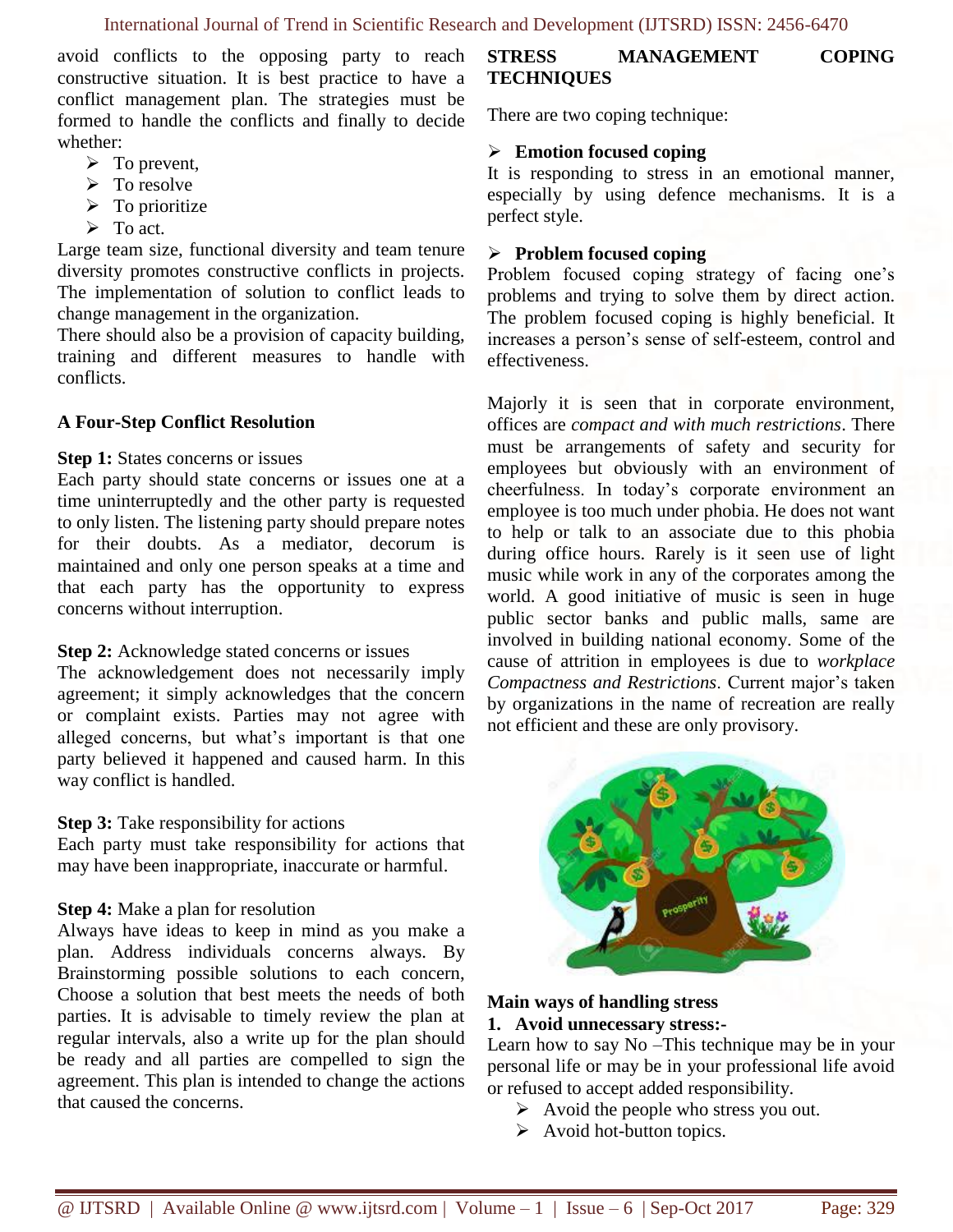- $\triangleright$  Make to-do list analyze your schedule, and daily tasks.
- $\triangleright$  Avoid negative self talk.

# **2. Alter the situation**

- $\triangleright$  Be willing to compromise
- $\triangleright$  Be more assertive
- $\triangleright$  Time management
- $\triangleright$  Express your feelings instead of keeping inside.

# **3. Adapt to the Stressor:**

- $\triangleright$  Reframe the problems look to the problem in positive way
- $\triangleright$  Look at the big picture analyze the stressful situation and then ask yourself how it should be long term important for me or not if your answer is no then let thing go.
- $\triangleright$  Don't try to control uncontrollable look for the upside – when facing major challenges, try to look at them as opportunities for personal growth learn to forgive
- $\triangleright$  Focus on positive self talk.
- $\triangleright$  Accept the things you can't change

# **4. Make time for fun and relaxation**

- $\triangleright$  Eat a healthy diet
- $\triangleright$  Reduce caffeine and sugar by reducing the amount of coffee, soft drinks, chocolate, and sugar snacks in your diet, you will feel more relaxed and you will sleep better.
- $\triangleright$  Go for a walk and watch movies
- $\triangleright$  Spend time in nature
- $\triangleright$  Call a good friend
- $\triangleright$  Play with kid
- $\triangleright$  Play with pet
- $\triangleright$  Read good books and newspapers
- $\triangleright$  Listen music
- $\triangleright$  Watch a comedy
- $\triangleright$  Set a site relaxation time
- $\triangleright$  Do something you enjoy everyday
- $\triangleright$  Adopt healthy life style
- $\triangleright$  Exercise regularly
- Do yoga
- $\triangleright$  Have Enough sleep
- 5. Start early, work for disposal/results and timely leave for the day. Spend time with family and concentrate to achieve the Maslow's next level of hierarchy.

# **EFFORTS TOWARDS BUILDING PEACE AND HARMONY IN SOCIETY**

Building peace is necessity of today's world. The task of building peace start within the individual. Peace is the natural state balance and harmony with joy, exploration and excitement. The world is a beautiful place with immense opportunities for learning and positive excitement. Many people believe wholeheartedly that peace needs to be built but how to start building a piece and from where to start is important in today's era.

# **List of ideas are given below:**

- $\triangleright$  Offer your help to an individual or organization involved in building peace.
- $\triangleright$  Run or support a local peace festival with music, theatre, and games. Invite prominent local people; lobby them by offering your help in promoting peace.
- > Organize a conference.
- $\triangleright$  Write an article outlining your ideas and vision.
- $\triangleright$  Communal harmony is a solution to aggression and violence in Indian society. Communal harmony is an aspect of National Integration. To maintain harmony and peace introduce and learn the pluralistic nature of Indian society.
- $\triangleright$  Make psychological analysis of conflicts and stress. Follow the physical and psychological strategies to come out from frustration, conflicts and stress. When the conflict and stress occurs into public aggression and violence, at the same time one should understand group or mob or public psychology and deal with it.
- $\triangleright$  One should think ten times before resorting to aggression and violence publicly and its consequences.
- $\triangleright$  The political, religious, social, cultural parties, institutions and organizations who for personal gain and fame encourage communal riots, aggression and violence, they should be immediately banned from functioning and the leaders of them should be immediately imprisoned.
- $\triangleright$  Counselling sessions in forms of dramas, street play, poetry, songs, slogans, chart show, discussions, debates, and elocutions must be organized to bring communal harmony and peace. People in India must be given special lessons to maintain law and order and harmony and peace.
- $\triangleright$  Make a new friend, later plan with him/her a peace building activity.
- $\triangleright$  Talk through your anxieties about getting involved with a friend. Plan to do something, however small.
- $\triangleright$  Identify one thing you are good at and see how to use it to build peace, locally, nationally or wider.